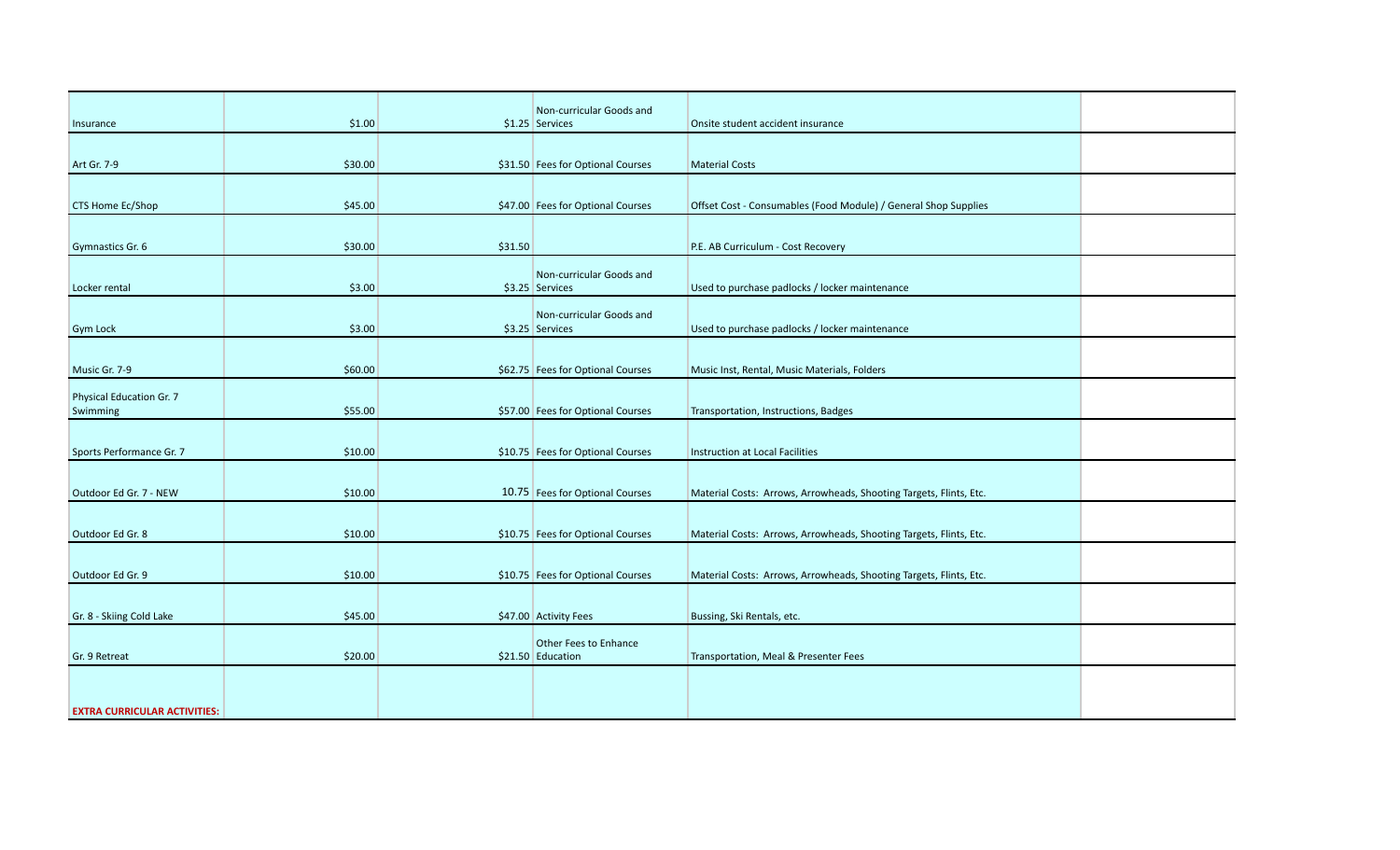| <b>Cross Country</b>               | \$50.00  | \$52.25 Extracurricular Fees                 | Bussing, Registration, Uniforms                                                                                                                                   |                                                            |
|------------------------------------|----------|----------------------------------------------|-------------------------------------------------------------------------------------------------------------------------------------------------------------------|------------------------------------------------------------|
|                                    |          |                                              |                                                                                                                                                                   |                                                            |
| Jr Volleyball                      | \$60.00  | \$62.75 Extracurricular Fees                 | Bussing, Registration, Uniforms, Equipment, Referees                                                                                                              |                                                            |
|                                    |          |                                              |                                                                                                                                                                   |                                                            |
| <b>Sr Volleyball</b>               | \$170.00 | \$177.25 Extracurricular Fees                | Bussing, Registration, Uniforms, Equipment, Referees                                                                                                              |                                                            |
|                                    |          |                                              |                                                                                                                                                                   |                                                            |
| Jr Basketball                      | \$50.00  | \$52.25 Extracurricular Fees                 | Bussing, Registration, Uniforms, Equipment, Referees                                                                                                              |                                                            |
|                                    |          |                                              |                                                                                                                                                                   | An additional \$40.00 for any<br>out-of-town Volleyball or |
| <b>Sr Basketball</b>               | \$170.00 | \$177.25 Extracurricular Fees                | Bussing, Registration, Uniforms, Equipment, Referees                                                                                                              | <b>Basketball Tournament</b><br>Accommodations             |
|                                    |          |                                              |                                                                                                                                                                   |                                                            |
| Badminton                          | \$25.00  | \$26.25 Extracurricular Fees                 | Bussing, Registration, Refs (T-Shirts cost \$25.00)                                                                                                               |                                                            |
|                                    |          |                                              |                                                                                                                                                                   |                                                            |
| Curling                            | \$40.00  | \$42.00 Extracurricular Fees                 | Bussing, registration, Uniforms for SPAA (Curling Club collects their own fees)                                                                                   |                                                            |
|                                    |          |                                              |                                                                                                                                                                   |                                                            |
| <b>RCMP Roadrace</b>               | \$10.00  | \$10.75 Extracurricular Fees                 | Bussing, Registration, Uniforms                                                                                                                                   |                                                            |
|                                    |          |                                              |                                                                                                                                                                   |                                                            |
| Track & Field                      | \$10.00  | \$10.75 Extracurricular Fees                 | Bussing, Registration, Uniforms                                                                                                                                   |                                                            |
|                                    |          |                                              |                                                                                                                                                                   |                                                            |
| Golf                               | \$40.00  | \$42.00 Extracurricular Fees                 | Registration / SPAA Fees                                                                                                                                          |                                                            |
|                                    |          |                                              |                                                                                                                                                                   |                                                            |
| <b>OTHER FEES:</b>                 |          |                                              |                                                                                                                                                                   |                                                            |
| <b>Student Activity Fee</b>        | \$10.00  | Non-curricular Goods and<br>\$10.75 Services | Subsidize Spirit Days, Playground Equipment, Student Treats, Grade 9 farewell,<br>Shrove Tuesday, Christmas Dinner, First and Last Day of Student School Activity |                                                            |
|                                    |          |                                              |                                                                                                                                                                   |                                                            |
| <b>Optional Newsletter mailing</b> | \$20.00  | Non-curricular Goods and<br>\$21.50 Services | Cost of material and postage                                                                                                                                      |                                                            |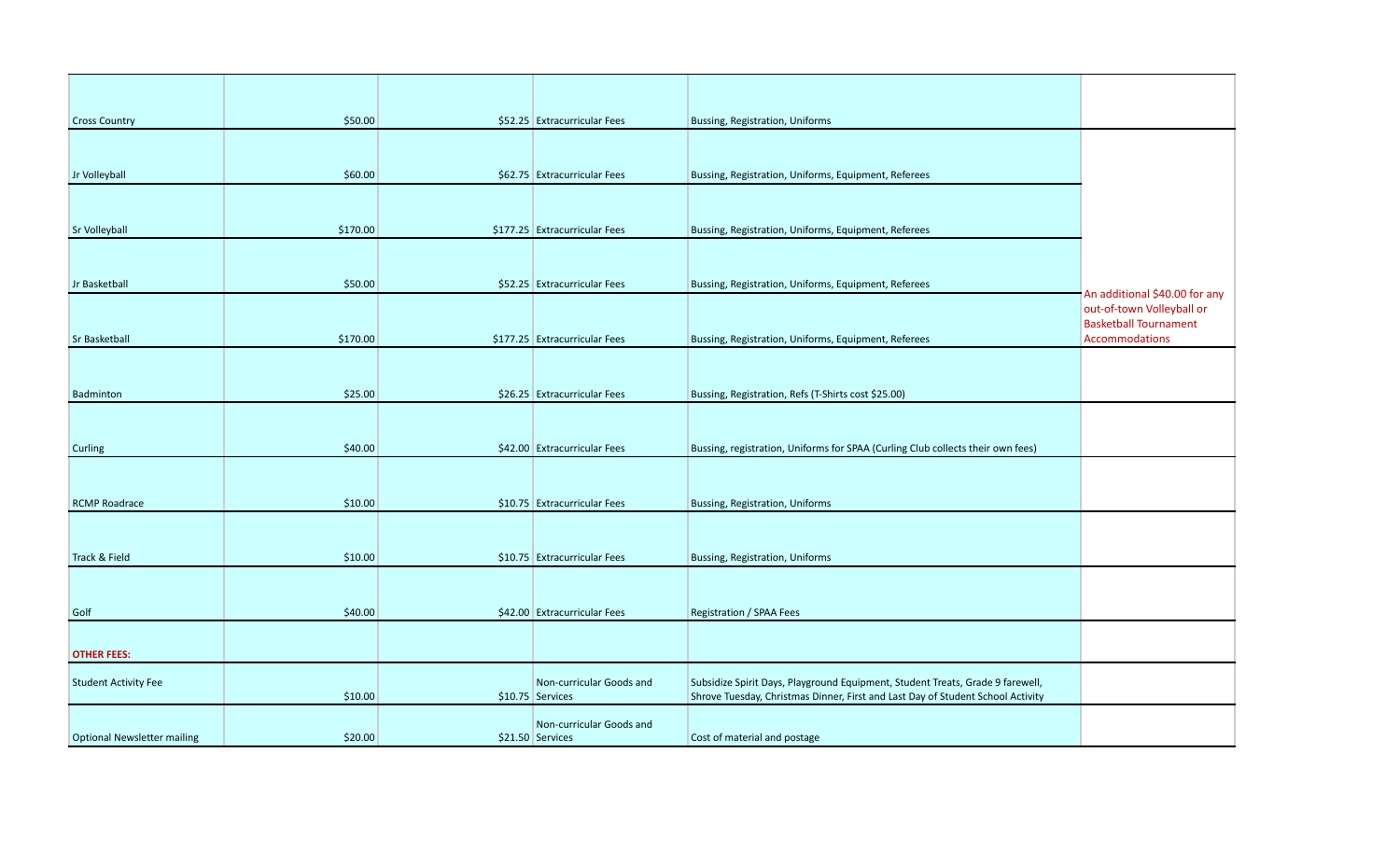|                   |         | Non-curricular Goods and |                       |  |
|-------------------|---------|--------------------------|-----------------------|--|
| Optional Yearbook | \$25.00 | \$26.25 Services         | Production / Shipping |  |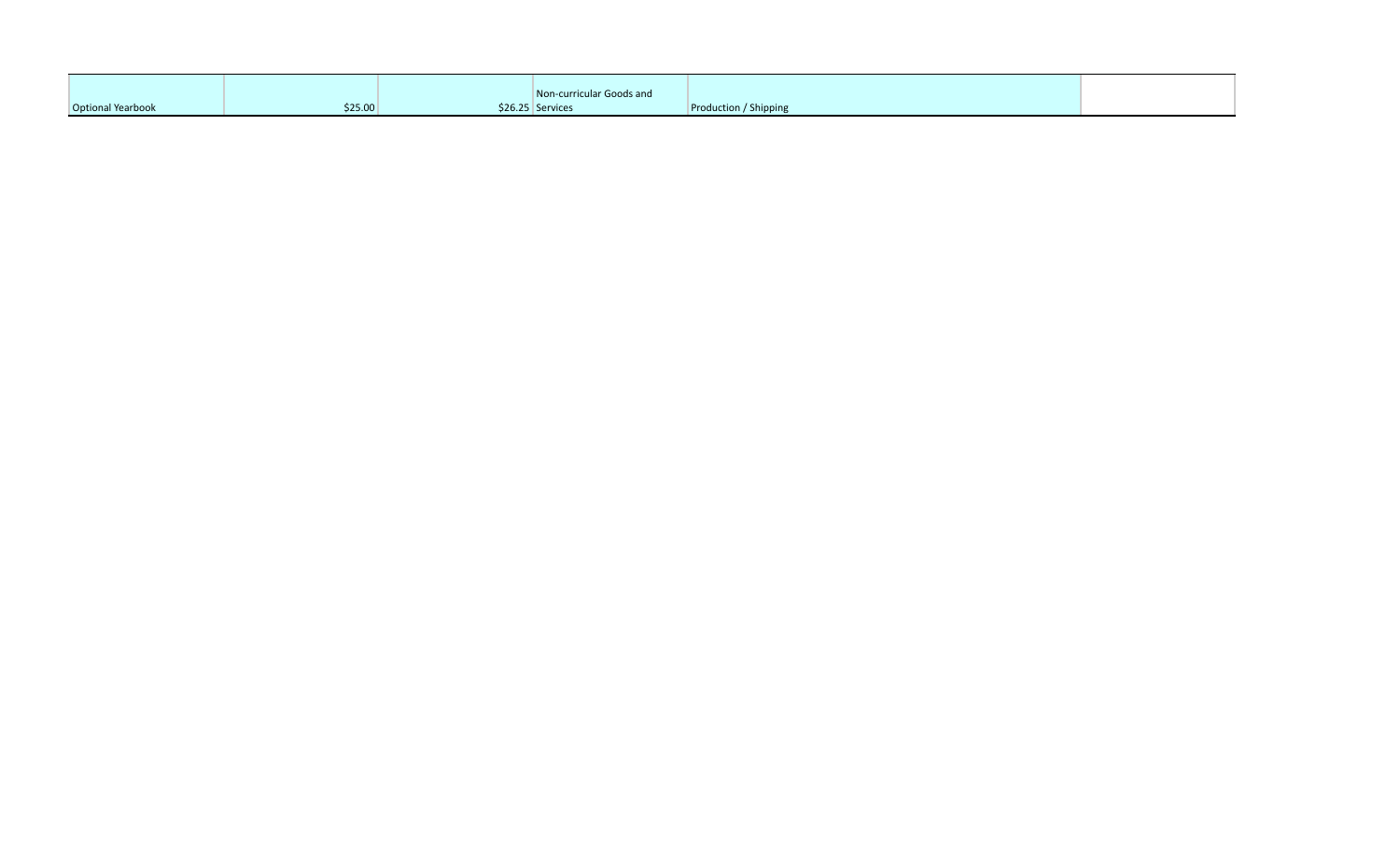| <b>POSSIBLE FIELD TRIPS</b>            |          |                       |                                                                             |  |
|----------------------------------------|----------|-----------------------|-----------------------------------------------------------------------------|--|
|                                        |          |                       |                                                                             |  |
| $Gr. 6$ - Fort<br>Edmonton/Legislature | \$50.00  | \$52.25 Activity Fees | Transportation, Entry Fee                                                   |  |
|                                        |          |                       |                                                                             |  |
| Gr. 7 - Zoo/Telus World of<br>Science  | \$65.00  | \$68.00 Activity Fees | Transportation, Entry Fee                                                   |  |
|                                        |          |                       |                                                                             |  |
| Gr. 9 - Skiing Jasper Deposit          | \$104.50 | <b>Activity Fees</b>  | Transportation, Snacks, Ski Rentals, Lift Tickets, Overnight Accommodations |  |
|                                        |          |                       |                                                                             |  |
| Gr. 9 - Skiing Jasper Final<br>Payment | \$156.50 |                       |                                                                             |  |
|                                        |          |                       |                                                                             |  |
| River Watch - Grade 9 Field Trip       | \$60.00  | \$62.75 Activity Fees | Transportation, Entry Fee                                                   |  |
|                                        |          |                       |                                                                             |  |